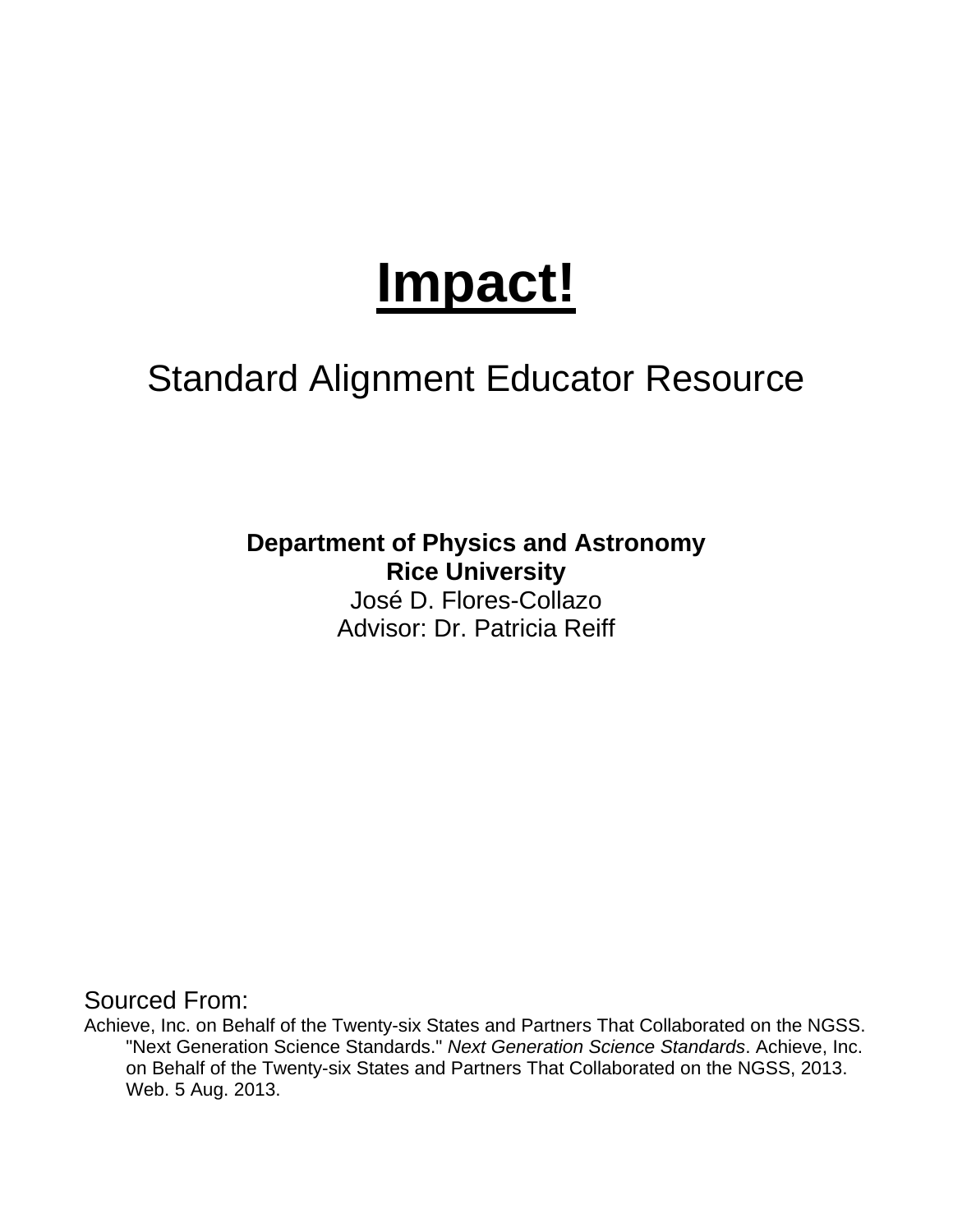### **Next Generation Science Standards**

Primary Focus 

-Indicates that the show aligns fully and/or fully covers the scientific principle within the specific standard.

#### Secondary Focus

-Indicates that the context of the show vs. the standard does not fully align. The scientific principle within the specific standard is discussed and the show provides the student with valuable information or visualization that will help them complete the standard, however the student may not be directed to perform the same task that is outlined in the standard.

#### Ancillary Material

-Indicates standard that is not explicitly discussed or shown but can be inferred by the viewer through either prior knowledge that relates to the show topics or new knowledge gained through watching the show.

Additional information on criteria used to align each standard can be found at: http://www.nextgenscience.org/search-standards-dci

#### **K-5**

- **K-PS2-1. Plan and conduct an investigation to compare the effects of different strengths or different directions of pushes and pulls on the motion of an object.** [Clarification Statement: Examples of pushes or pulls could include a string attached to an object being pulled, a person pushing an object, a person stopping a rolling ball, and two objects colliding and pushing on each other.] [*Assessment Boundary: Assessment is limited to different relative strengths or different directions, but not both at the same time. Assessment does not include non-contact pushes or pulls such as those produced by magnets.*]
- **K-PS2-2. Analyze data to determine if a design solution works as intended to change the speed or direction of an object with a push or a pull.\*** [Clarification Statement: Examples of problems requiring a solution could include having a marble or other object move a certain distance, follow a particular path, and knock down other objects. Examples of solutions could include tools such as a ramp to increase the speed of the object and a structure that would cause an object such as a marble or ball to turn.] [*Assessment Boundary: Assessment does not include friction as a mechanism for change in speed.*]
- **K-PS3-1. Make observations to determine the effect of sunlight on Earth's surface.** [Clarification Statement: Examples of Earth's surface could include sand, soil, rocks, and water] [Assessment Boundary: Assessment of temperature is limited to relative measures such as warmer/cooler.]
- **K-LS1-1. Use observations to describe patterns of what plants and animals (including humans) need to survive.** [Clarification Statement: Examples of patterns could include that animals need to take in food but plants do not; the different kinds of food needed by different types of animals; the requirement of plants to have light; and, that all living things need water.]
- **K-ESS2-2. Construct an argument supported by evidence for how plants and animals (including humans) can change the environment to meet their needs.** [Clarification Statement: Examples of plants and animals changing their environment could include a squirrel digs in the ground to hide its food and tree roots can break concrete.]
- **K-ESS3-1. Use a model to represent the relationship between the needs of different plants and animals (including humans) and the places they live.** [Examples of relationships could include that deer eat buds and leaves, therefore, they usually live in forested areas; and, grasses need sunlight so they often grow in meadows. Plants, animals, and their surroundings make up a system.]
- **1-PS4-2. Make observations to construct an evidence-based account that objects in darkness can be**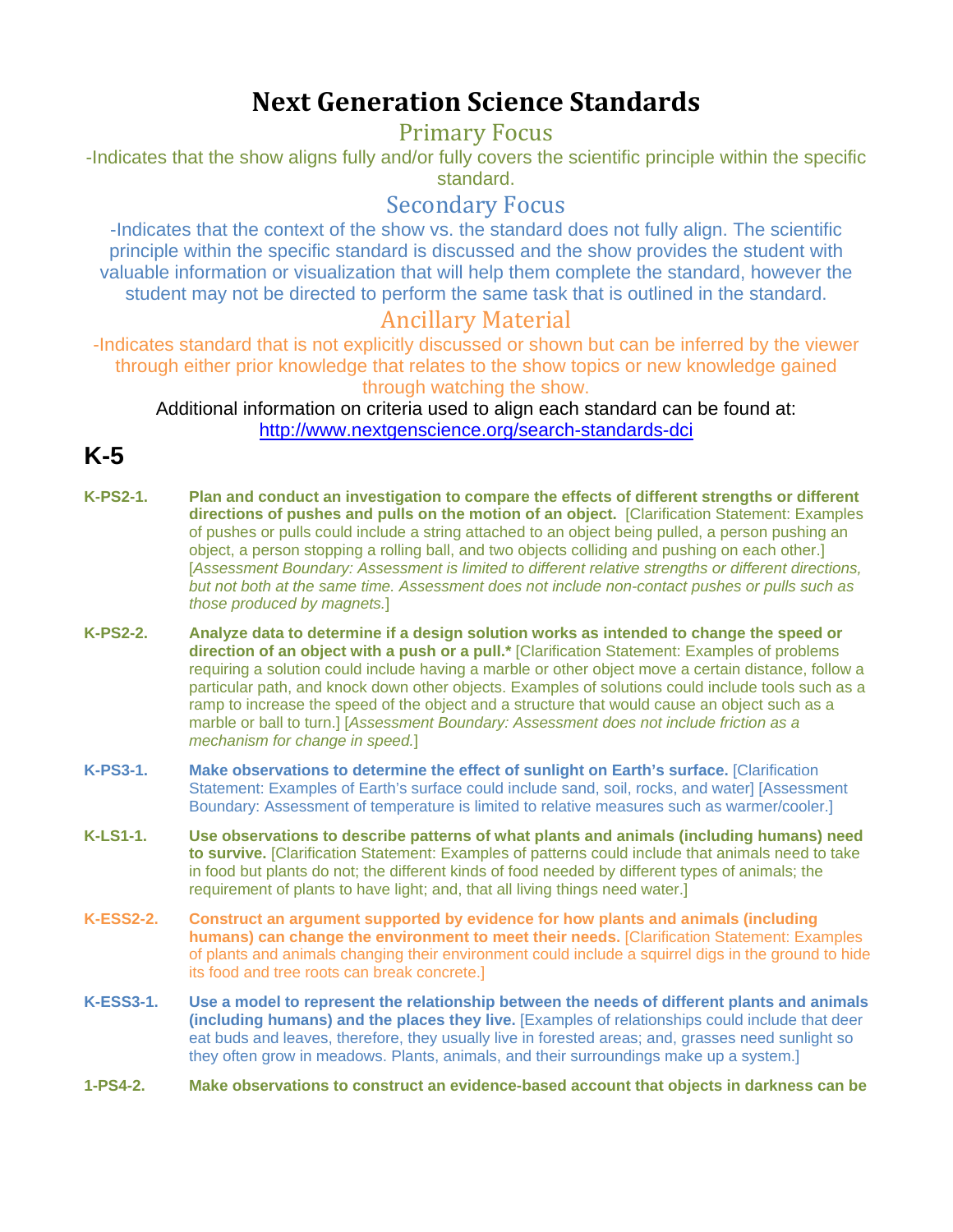**seen only when illuminated.** [Clarification Statement: Examples of observations could include those made in a completely dark room, a pinhole box, and a video of a cave explorer with a flashlight. Illumination could be from an external light source or by an object giving off its own light.]

- **1-PS4-3. Plan and conduct investigations to determine the effect of placing objects made with different materials in the path of a beam of light.** [Clarification Statement: Examples of materials could include those that are transparent (such as clear plastic), translucent (such as wax paper), opaque (such as cardboard), and reflective (such as a mirror).] [Assessment Boundary: Assessment does not include the speed of light.]
- **1-ESS1-1. Use observations of the sun, moon, and stars to describe patterns that can be predicted.** [Clarification Statement: Examples of patterns could include that the sun and moon appear to rise in one part of the sky, move across the sky, and set; and stars other than our sun are visible at night but not during the day.] [Assessment Boundary: Assessment of star patterns is limited to stars being seen at night and not during the day.]
- **2-PS1-1. Plan and conduct an investigation to describe and classify different kinds of materials by their observable properties.** [Clarification Statement: Observations could include color, texture, hardness, and flexibility. Patterns could include the similar properties that different materials share.]
- **2-PS1-3. Make observations to construct an evidence-based account of how an object made of a small set of pieces can be disassembled and made into a new object.** [Clarification Statement: Examples of pieces could include blocks, building bricks, or other assorted small objects.]
- **2-LS2-1. Plan and conduct an investigation to determine if plants need sunlight and water to grow.** [Assessment Boundary: Assessment is limited to testing one variable at a time.]
- **2-ESS1-1. Use information from several sources to provide evidence that Earth events can occur quickly or slowly.** [Clarification Statement: Examples of events and timescales could include volcanic explosions and earthquakes, which happen quickly and erosion of rocks, which occurs slowly.] [Assessment Boundary: Assessment does not include quantitative measurements of timescales.]
- **K-2-ETS1-1. Ask questions, make observations, and gather information about a situation people want to change to define a simple problem that can be solved through the development of a new or improved object or tool.**
- **K-2-ETS1-2. Develop a simple sketch, drawing, or physical model to illustrate how the shape of an object helps it function as needed to solve a given problem.**
- **K-2-ETS1-3. Analyze data from tests of two objects designed to solve the same problem to compare the strengths and weaknesses of how each performs.**
- **3-PS2-1. Plan and conduct an investigation to provide evidence of the effects of balanced and unbalanced forces on the motion of an object.** [Clarification Statement: Examples could include an unbalanced force on one side of a ball can make it start moving; and, balanced forces pushing on a box from both sides will not produce any motion at all.] [Assessment Boundary: Assessment is limited to one variable at a time: number, size, or direction of forces. Assessment does not include quantitative force size, only qualitative and relative. Assessment is limited to gravity being addressed as a force that pulls objects down.]
- **3-PS2-2. Make observations and/or measurements of an object's motion to provide evidence that that a pattern can be used to predict future motion.** [Clarification Statement: Examples of motion with a predictable pattern could include a child swinging in a swing, a ball rolling back and forth in a bowl, and two children on a see-saw.] [Assessment Boundary: Assessment does not include technical terms such as period and frequency.]
- **3-PS2-3. Ask questions to determine cause and effect relationships of electric or magnetic interactions between two objects not in contact with each other.** [Clarification Statement: Examples of an electric force could include the force on hair from an electrically charged balloon and the electrical forces between a charged rod and pieces of paper; examples of a magnetic force could include the force between two permanent magnets, the force between an electromagnet and steel paperclips, and the force exerted by one magnet versus the force exerted by two magnets.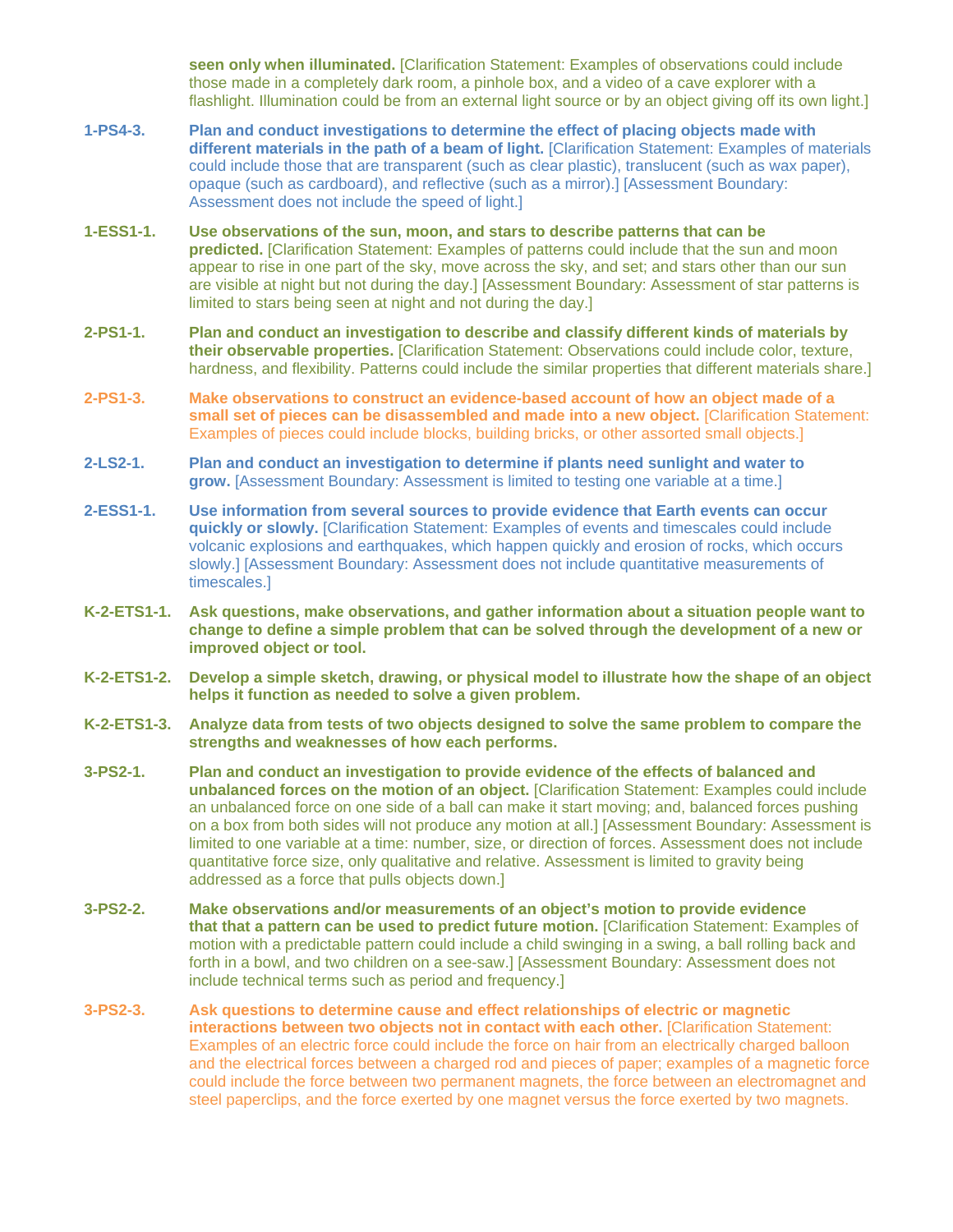Examples of cause and effect relationships could include how the distance between objects affects strength of the force and how the orientation of magnets affects the direction of the magnetic force.] [Assessment Boundary: Assessment is limited to forces produced by objects that can be manipulated by students, and electrical interactions are limited to static electricity.]

- **3-LS4-3. Construct an argument with evidence that in a particular habitat some organisms can survive well, some survive less well, and some cannot survive at all.** [Clarification Statement: Examples of evidence could include needs and characteristics of the organisms and habitats involved. The organisms and their habitat make up a system in which the parts depend on each other.]
- **4-PS3-1. Use evidence to construct an explanation relating the speed of an object to the energy of that object.** [Assessment Boundary: Assessment does not include quantitative measures of changes in the speed of an object or on any precise or quantitative definition of energy.]
- **4-PS3-2. Make observations to provide evidence that energy can be transferred from place to place by sound, light, heat, and electric currents.** [Assessment Boundary: Assessment does not include quantitative measurements of energy.]
- **4-PS3-3. Ask questions and predict outcomes about the changes in energy that occur when objects collide.** [Clarification Statement: Emphasis is on the change in the energy due to the change in speed, not on the forces, as objects interact.] [Assessment Boundary: Assessment does not include quantitative measurements of energy.]
- **4-PS3-4. Apply scientific ideas to design, test, and refine a device that converts energy from one form to another.\*** [Clarification Statement: Examples of devices could include electric circuits that convert electrical energy into motion energy of a vehicle, light, or sound; and, a passive solar heater that converts light into heat. Examples of constraints could include the materials, cost, or time to design the device.] [Assessment Boundary: Devices should be limited to those that convert motion energy to electric energy or use stored energy to cause motion or produce light or sound.]
- **4-ESS1-1. Identify evidence from patterns in rock formations and fossils in rock layers for changes in a landscape over time to support an explanation for changes in a landscape over time.** [Clarification Statement: Examples of evidence from patterns could include rock layers with marine shell fossils above rock layers with plant fossils and no shells, indicating a change from land to water over time; and, a canyon with different rock layers in the walls and a river in the bottom, indicating that over time a river cut through the rock.] [Assessment Boundary: Assessment does not include specific knowledge of the mechanism of rock formation or memorization of specific rock formations and layers. Assessment is limited to relative time.]
- **4-ESS2-1. Make observations and/or measurements to provide evidence of the effects of weathering or the rate of erosion by water, ice, wind, or vegetation.** [Clarification Statement: Examples of variables to test could include angle of slope in the downhill movement of water, amount of vegetation, speed of wind, relative rate of deposition, cycles of freezing and thawing of water, cycles of heating and cooling, and volume of water flow.] [Assessment Boundary: Assessment is limited to a single form of weathering or erosion.]
- **4-ESS2-2. Analyze and interpret data from maps to describe patterns of Earth's features.** [Clarification Statement: Maps can include topographic maps of Earth's land and ocean floor, as well as maps of the locations of mountains, continental boundaries, volcanoes, and earthquakes.]
- **4-ESS3-2. Generate and compare multiple solutions to reduce the impacts of natural Earth processes on humans.\*** [Clarification Statement: Examples of solutions could include designing an earthquake resistant building and improving monitoring of volcanic activity.] [Assessment Boundary: Assessment is limited to earthquakes, floods, tsunamis, and volcanic eruptions.]
- **5-PS1-3. Make observations and measurements to identify materials based on their properties.** [Clarification Statement: Examples of materials to be identified could include baking soda and other powders, metals, minerals, and liquids. Examples of properties could include color, hardness, reflectivity, electrical conductivity, thermal conductivity, response to magnetic forces, and solubility; density is not intended as an identifiable property.] [Assessment Boundary: Assessment does not include density or distinguishing mass and weight.]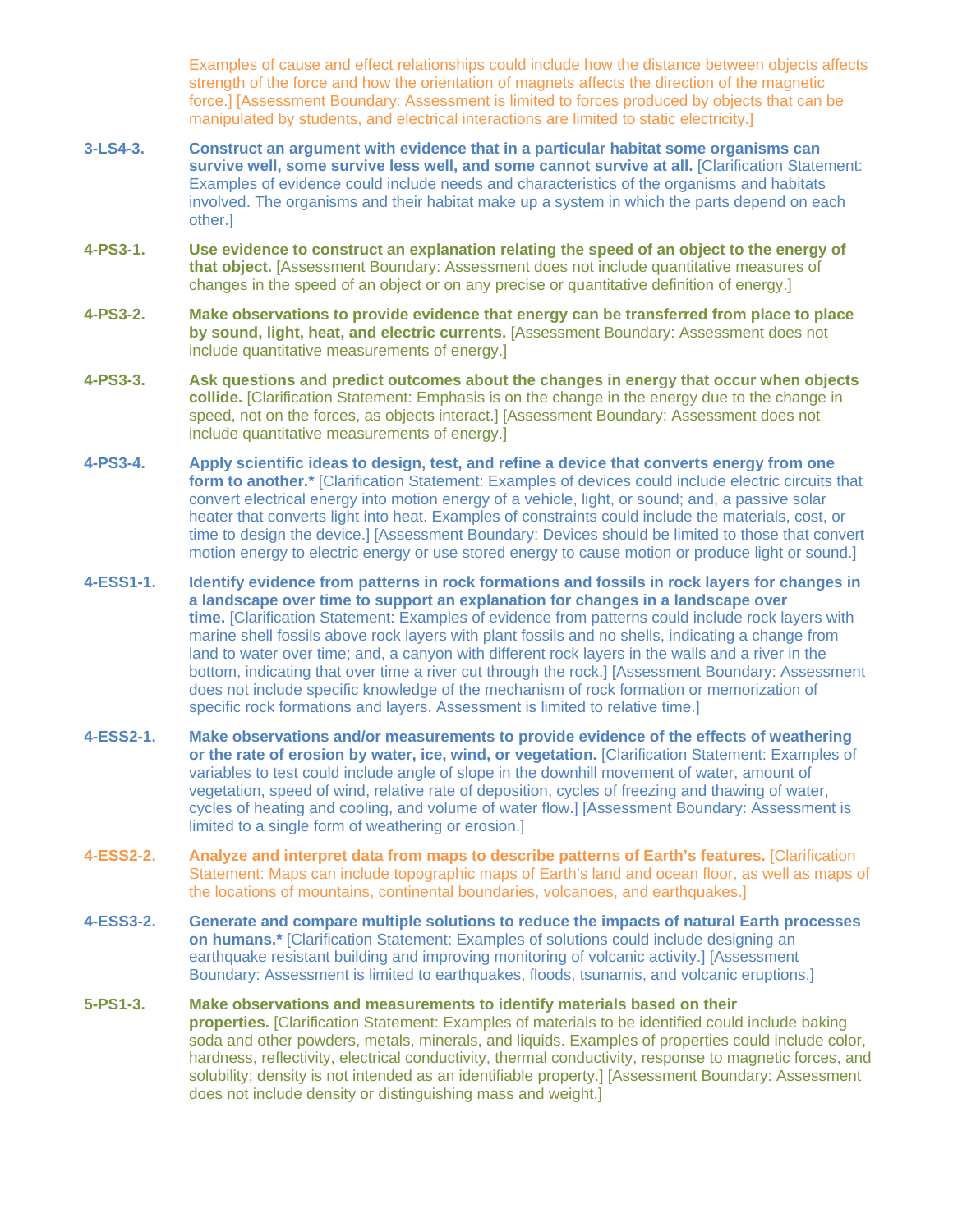- **5-ESS3-1. Obtain and combine information about ways individual communities use science ideas to protect the Earth's resources and environment.**
- **3-5-ETS1-1. Define a simple design problem reflecting a need or a want that includes specified criteria for success and constraints on materials, time, or cost.**
- **3-5-ETS1-2. Generate and compare multiple possible solutions to a problem based on how well each is likely to meet the criteria and constraints of the problem.**

#### **6-8 Physical Sciences**

- **MS-PS1-4. Develop a model that predicts and describes changes in particle motion, temperature, and state of a pure substance when thermal energy is added or removed.** [Clarification Statement: Emphasis is on qualitative molecular-level models of solids, liquids, and gases to show that adding or removing thermal energy increases or decreases kinetic energy of the particles until a change of state occurs. Examples of models could include drawing and diagrams. Examples of particles could include molecules or inert atoms. Examples of pure substances could include water, carbon dioxide, and helium.]
- **MS-PS2-1. Apply Newton's Third Law to design a solution to a problem involving the motion of two colliding objects.\*** [Clarification Statement: Examples of practical problems could include the impact of collisions between two cars, between a car and stationary objects, and between a meteor and a space vehicle.] [Assessment Boundary: Assessment is limited to vertical or horizontal interactions in one dimension.]
- **MS-PS2-2. Plan an investigation to provide evidence that the change in an object's motion depends on the sum of the forces on the object and the mass of the object.** [Clarification Statement: Emphasis is on balanced (Newton's First Law) and unbalanced forces in a system, qualitative comparisons of forces, mass and changes in motion (Newton's Second Law), frame of reference, and specification of units.] [Assessment Boundary: Assessment is limited to forces and changes in motion in one-dimension in an inertial reference frame and to change in one variable at a time. Assessment does not include the use of trigonometry.]
- **MS-PS2-4. Construct and present arguments using evidence to support the claim that gravitational interactions are attractive and depend on the masses of interacting objects.** [Clarification Statement: Examples of evidence for arguments could include data generated from simulations or digital tools; and charts displaying mass, strength of interaction, distance from the Sun, and orbital periods of objects within the solar system.] [Assessment Boundary: Assessment does not include Newton's Law of Gravitation or Kepler's Laws.]
- **MS-PS2-5. Conduct an investigation and evaluate the experimental design to provide evidence that fields exist between objects exerting forces on each other even though the objects are not in contact.** [Clarification Statement: Examples of this phenomenon could include the interactions of magnets, electrically-charged strips of tape, and electrically-charged pith balls. Examples of investigations could include first-hand experiences or simulations.] [Assessment Boundary: Assessment is limited to electric and magnetic fields, and limited to qualitative evidence for the existence of fields.]
- **MS-PS3-1. Construct and interpret graphical displays of data to describe the relationships of kinetic energy to the mass of an object and to the speed of an object.** [Clarification Statement: Emphasis is on descriptive relationships between kinetic energy and mass separately from kinetic energy and speed. Examples could include riding a bicycle at different speeds, rolling different sizes of rocks downhill, and getting hit by a wiffle ball versus a tennis ball.]
- **MS-PS3-4. Plan an investigation to determine the relationships among the energy transferred, the type of matter, the mass, and the change in the average kinetic energy of the particles as measured by the temperature of the sample.** [Clarification Statement: Examples of experiments could include comparing final water temperatures after different masses of ice melted in the same volume of water with the same initial temperature, the temperature change of samples of different materials with the same mass as they cool or heat in the environment, or the same material with different masses when a specific amount of energy is added.] [Assessment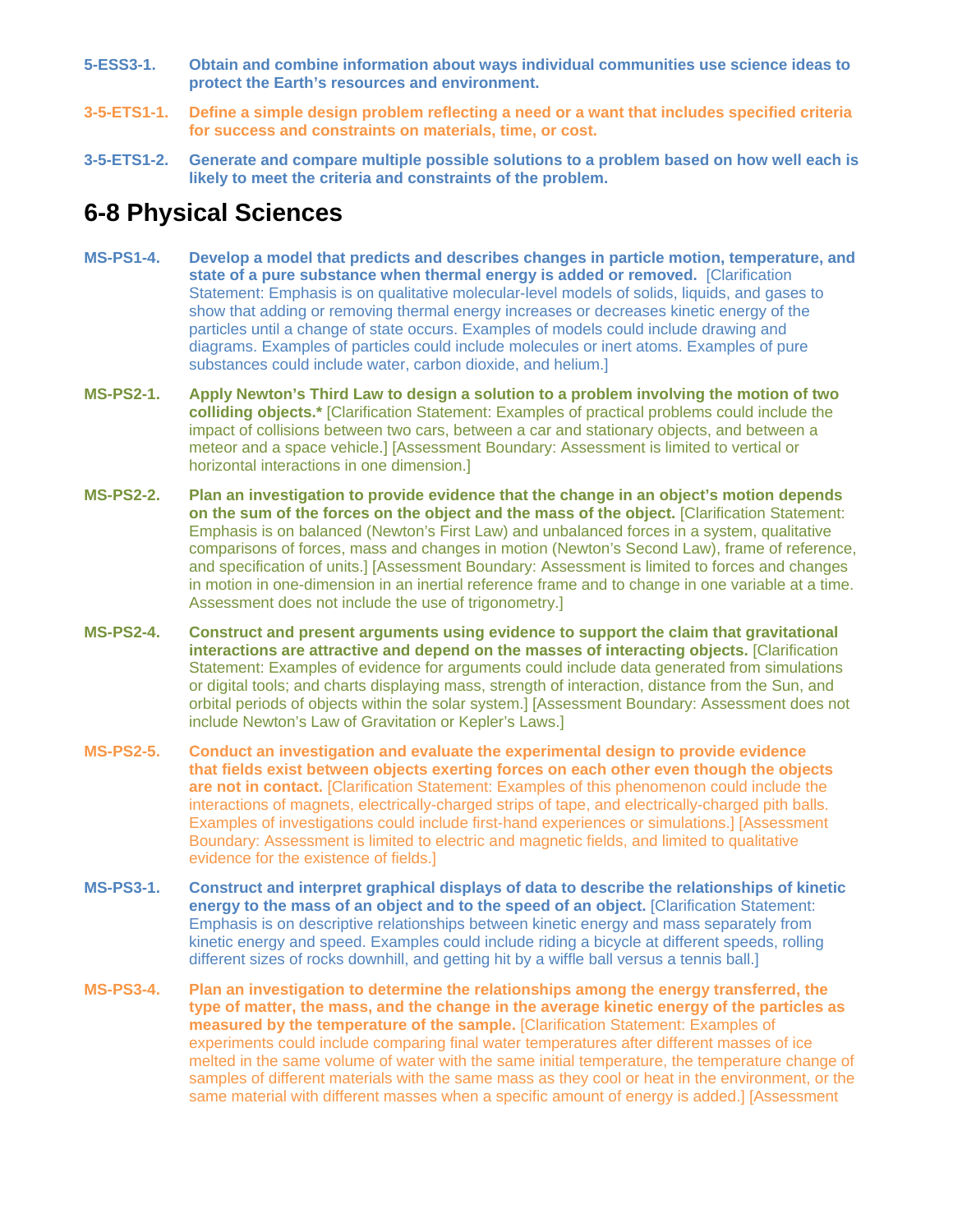Boundary: Assessment does not include calculating the total amount of thermal energy transferred.]

**MS-PS3-5. Construct, use, and present arguments to support the claim that when the kinetic energy of an object changes, energy is transferred to or from the object.** [Clarification Statement: Examples of empirical evidence used in arguments could include an inventory or other representation of the energy before and after the transfer in the form of temperature changes or motion of object.] [Assessment Boundary: Assessment does not include calculations of energy.]

#### **6-8 Life Sciences**

**MS-LS1-6. Construct a scientific explanation based on evidence for the role of photosynthesis in the cycling of matter and flow of energy into and out of organisms.** [Clarification Statement: Emphasis is on tracing movement of matter and flow of energy.] [*Assessment Boundary: Assessment does not include the biochemical mechanisms of photosynthesis.*]

#### **6-8 Earth and Space Science**

- **MS-ESS1-1. Develop and use a model of the Earth-sun-moon system to describe the cyclic patterns of lunar phases, eclipses of the sun and moon, and seasons.** [Clarification Statement: Examples of models can be physical, graphical, or conceptual.]
- **MS-ESS1-2. Develop and use a model to describe the role of gravity in the motions within galaxies and the solar system.**[Clarification Statement: Emphasis for the model is on gravity as the force that holds together the solar system and Milky Way galaxy and controls orbital motions within them. Examples of models can be physical (such as the analogy of distance along a football field or computer visualizations of elliptical orbits) or conceptual (such as mathematical proportions relative to the size of familiar objects such as students' school or state).] [*Assessment Boundary: Assessment does not include Kepler's Laws of orbital motion or the apparent retrograde motion of the planets as viewed from Earth.*]
- **MS-ESS1-3. Analyze and interpret data to determine scale properties of objects in the solar system.** [Clarification Statement: Emphasis is on the analysis of data from Earth-based instruments, space-based telescopes, and spacecraft to determine similarities and differences among solar system objects. Examples of scale properties include the sizes of an object's layers (such as crust and atmosphere), surface features (such as volcanoes), and orbital radius. Examples of data include statistical information, drawings and photographs, and models.] [*Assessment Boundary: Assessment does not include recalling facts about properties of the planets and other solar system bodies.*]
- **MS-ESS2-2. Construct an explanation based on evidence for how geoscience processes have changed Earth's surface at varying time and spatial scales.** [Clarification Statement: Emphasis is on how processes change Earth's surface at time and spatial scales that can be large (such as slow plate motions or the uplift of large mountain ranges) or small (such as rapid landslides or microscopic geochemical reactions), and how many geoscience processes (such as earthquakes, volcanoes, and meteor impacts) usually behave gradually but are punctuated by catastrophic events. Examples of geoscience processes include surface weathering and deposition by the movements of water, ice, and wind. Emphasis is on geoscience processes that shape local geographic features, where appropriate.]
- **MS-ESS2-4. Develop a model to describe the cycling of water through Earth's systems driven by energy from the sun and the force of gravity.** [Clarification Statement: Emphasis is on the ways water changes its state as it moves through the multiple pathways of the hydrologic cycle. Examples of models can be conceptual or physical.] [Assessment Boundary: A quantitative understanding of the latent heats of vaporization and fusion is not assessed.]
- **MS-ESS3-2. Analyze and interpret data on natural hazards to forecast future catastrophic events and inform the development of technologies to mitigate their effects.** [Clarification Statement: Emphasis is on how some natural hazards, such as volcanic eruptions and severe weather, are preceded by phenomena that allow for reliable predictions, but others, such as earthquakes,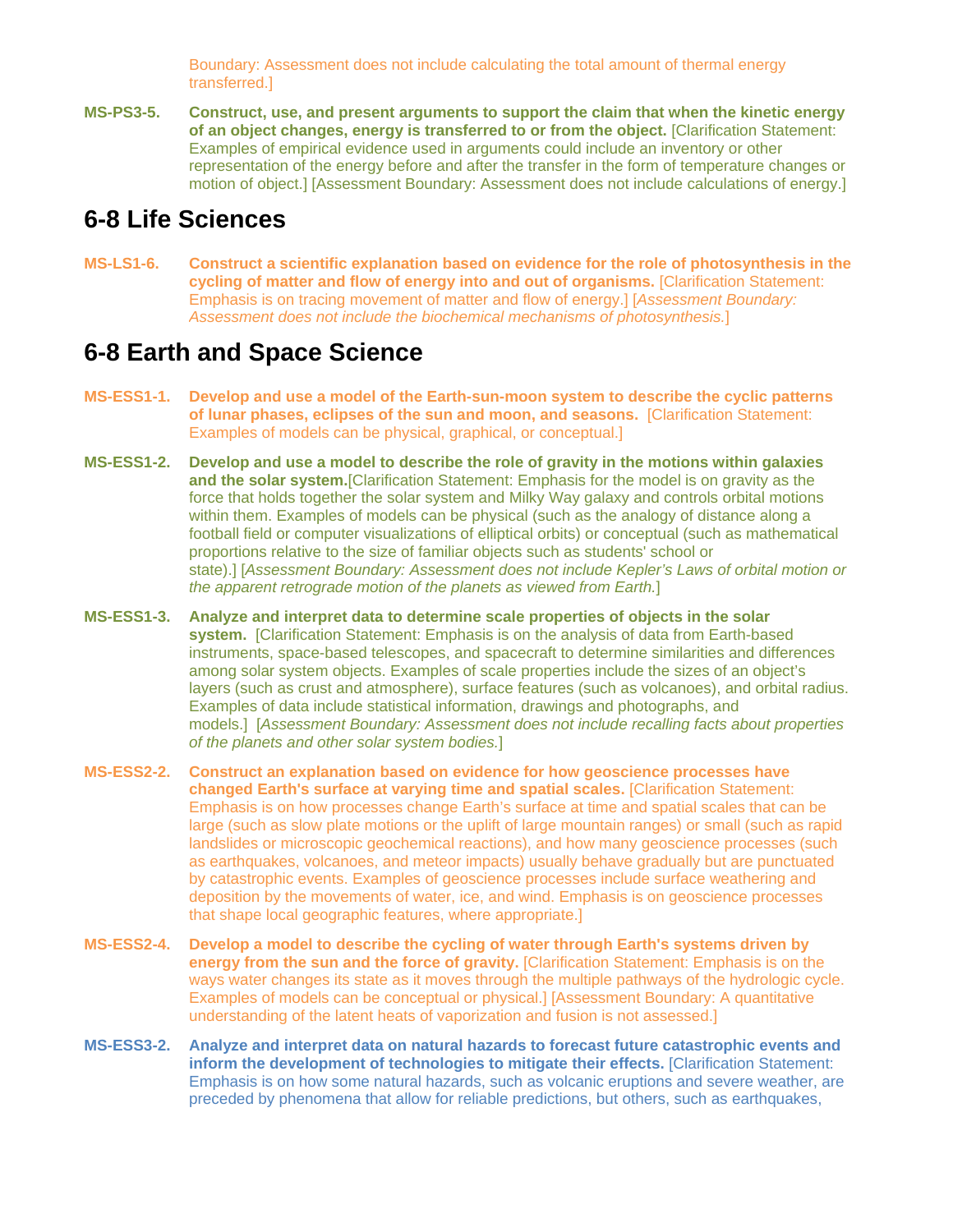occur suddenly and with no notice, and thus are not yet predictable. Examples of natural hazards can be taken from interior processes (such as earthquakes and volcanic eruptions), surface processes (such as mass wasting and tsunamis), or severe weather events (such as hurricanes, tornadoes, and floods). Examples of data can include the locations, magnitudes, and frequencies of the natural hazards. Examples of technologies can be global (such as satellite systems to monitor hurricanes or forest fires) or local (such as building basements in tornado-prone regions or reservoirs to mitigate droughts).]

#### **6-8 ETS: Engineering, Technology, and Applications of Science**

- **MS-ETS1-2. Evaluate competing design solutions using a systematic process to determine how well they meet the criteria and constraints of the problem.**
- **MS-ETS1-3. Analyze data from tests to determine similarities and differences among several design solutions to identify the best characteristics of each that can be combined into a new solution to better meet the criteria for success.**
- **MS-ETS1-4. Develop a model to generate data for iterative testing and modification of a proposed object, tool, or process such that an optimal design can be achieved.**

#### **9-12 Physical Science**

- **HS-PS2-1. Analyze data to support the claim that Newton's second law of motion describes the mathematical relationship among the net force on a macroscopic object, its mass, and its acceleration.** [Clarification Statement: Examples of data could include tables or graphs of position or velocity as a function of time for objects subject to a net unbalanced force, such as a falling object, an object rolling down a ramp, or a moving object being pulled by a constant force.] [Assessment Boundary: Assessment is limited to one-dimensional motion and to macroscopic objects moving at non-relativistic speeds.]
- **HS-PS2-2. Use mathematical representations to support the claim that the total momentum of a system of objects is conserved when there is no net force on the system.** [Clarification Statement: Emphasis is on the quantitative conservation of momentum in interactions and the qualitative meaning of this principle.] [Assessment Boundary: Assessment is limited to systems of two macroscopic bodies moving in one dimension.]
- **HS-PS2-3. Apply scientific and engineering ideas to design, evaluate, and refine a device that minimizes the force on a macroscopic object during a collision.\*** [Clarification Statement: Examples of evaluation and refinement could include determining the success of the device at protecting an object from damage and modifying the design to improve it. Examples of a device could include a football helmet or a parachute.] [Assessment Boundary: Assessment is limited to qualitative evaluations and/or algebraic manipulations.]
- **HS-PS2-4. Use mathematical representations of Newton's Law of Gravitation and Coulomb's Law to describe and predict the gravitational and electrostatic forces between objects.** [Clarification Statement: Emphasis is on both quantitative and conceptual descriptions of gravitational and electric fields.] [Assessment Boundary: Assessment is limited to systems with two objects.]
- **HS-PS3-1 Create a computational model to calculate the change in the energy of one component in a system when the change in energy of the other component(s) and energy flows in and out of the system are known.** [Clarification Statement: Emphasis is on explaining the meaning of mathematical expressions used in the model.] [Assessment Boundary: Assessment is limited to basic algebraic expressions or computations; to systems of two or three components; and to thermal energy, kinetic energy, and/or the energies in gravitational, magnetic, or electric fields.]
- **HS-PS3-3. Design, build, and refine a device that works within given constraints to convert one form of energy into another form of energy.\*** [Clarification Statement: Emphasis is on both qualitative and quantitative evaluations of devices. Examples of devices could include Rube Goldberg devices, wind turbines, solar cells, solar ovens, and generators. Examples of constraints could include use of renewable energy forms and efficiency.] [Assessment Boundary: Assessment for quantitative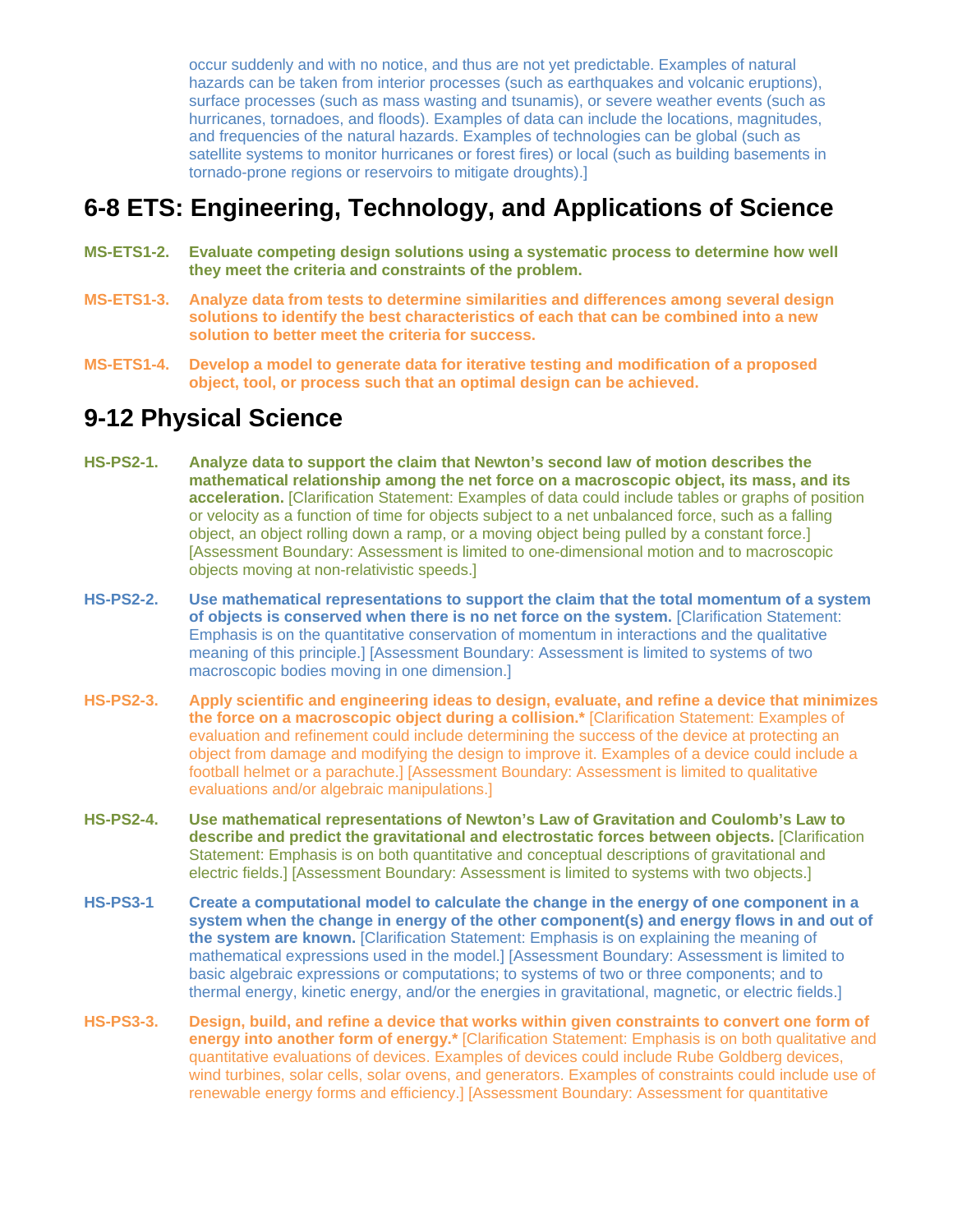evaluations is limited to total output for a given input. Assessment is limited to devices constructed with materials provided to students.]

- **HS-PS3-4. Plan and conduct an investigation to provide evidence that the transfer of thermal energy when two components of different temperature are combined within a closed system results in a more uniform energy distribution among the components in the system (second law of thermodynamics).** [Clarification Statement: Emphasis is on analyzing data from student investigations and using mathematical thinking to describe the energy changes both quantitatively and conceptually. Examples of investigations could include mixing liquids at different initial temperatures or adding objects at different temperatures to water.] [Assessment Boundary: Assessment is limited to investigations based on materials and tools provided to students.]
- **HS-PS4-5. Communicate technical information about how some technological devices use the principles of wave behavior and wave interactions with matter to transmit and capture information and energy.\*** [Clarification Statement: Examples could include solar cells capturing light and converting it to electricity; medical imaging; and communications technology.] [Assessment Boundary: Assessments are limited to qualitative information. Assessments do not include band theory.]

#### **9-12 Life Science**

**HS-LS4-5. Evaluate the evidence supporting claims that changes in environmental conditions may result in: (1) increases in the number of individuals of some species, (2) the emergence of new species over time, and (3) the extinction of other species.** [Clarification Statement: Emphasis is on determining cause and effect relationships for how changes to the environment such as deforestation, fishing, application of fertilizers, drought, flood, and the rate of change of the environment affect distribution or disappearance of traits in species.]

#### **9-12 Earth and Space Science**

- **HS-ESS1-4. Use mathematical or computational representations to predict the motion of orbiting objects in the solar system.**[Clarification Statement: Emphasis is on Newtonian gravitational laws governing orbital motions, which apply to human-made satellites as well as planets and moons.] [*Assessment Boundary: Mathematical representations for the gravitational attraction of bodies and Kepler's Laws of orbital motions should not deal with more than two bodies, nor involve calculus.*]
- **HS-ESS1-6. Apply scientific reasoning and evidence from ancient Earth materials, meteorites, and other planetary surfaces to construct an account of Earth's formation and early history.** [Clarification Statement: Emphasis is on using available evidence within the solar system to reconstruct the early history of Earth, which formed along with the rest of the solar system 4.6 billion years ago. Examples of evidence include the absolute ages of ancient materials (obtained by radiometric dating of meteorites, moon rocks, and Earth's oldest minerals), the sizes and compositions of solar system objects, and the impact cratering record of planetary surfaces.]
- **HS-ESS2-4. Use a model to describe how variations in the flow of energy into and out of Earth's systems result in changes in climate.** [Clarification Statement: Examples of the causes of climate change differ by timescale, over 1-10 years: large volcanic eruption, ocean circulation; 10-100s of years: changes in human activity, ocean circulation, solar output; 10-100s of thousands of years: changes to Earth's orbit and the orientation of its axis; and 10-100s of millions of years: long-term changes in atmospheric composition.] [Assessment Boundary: Assessment of the results of changes in climate is limited to changes in surface temperatures, precipitation patterns, glacial ice volumes, sea levels, and biosphere distribution.]
- **HS-ESS3-2. Evaluate competing design solutions for developing, managing, and utilizing energy and mineral resources based on cost-benefit ratios.\*** [Clarification Statement: Emphasis is on the conservation, recycling, and reuse of resources (such as minerals and metals) where possible, and on minimizing impacts where it is not. Examples include developing best practices for agricultural soil use, mining (for coal, tar sands, and oil shales), and pumping (for petroleum and natural gas). Science knowledge indicates what can happen in natural systems—not what should happen.]